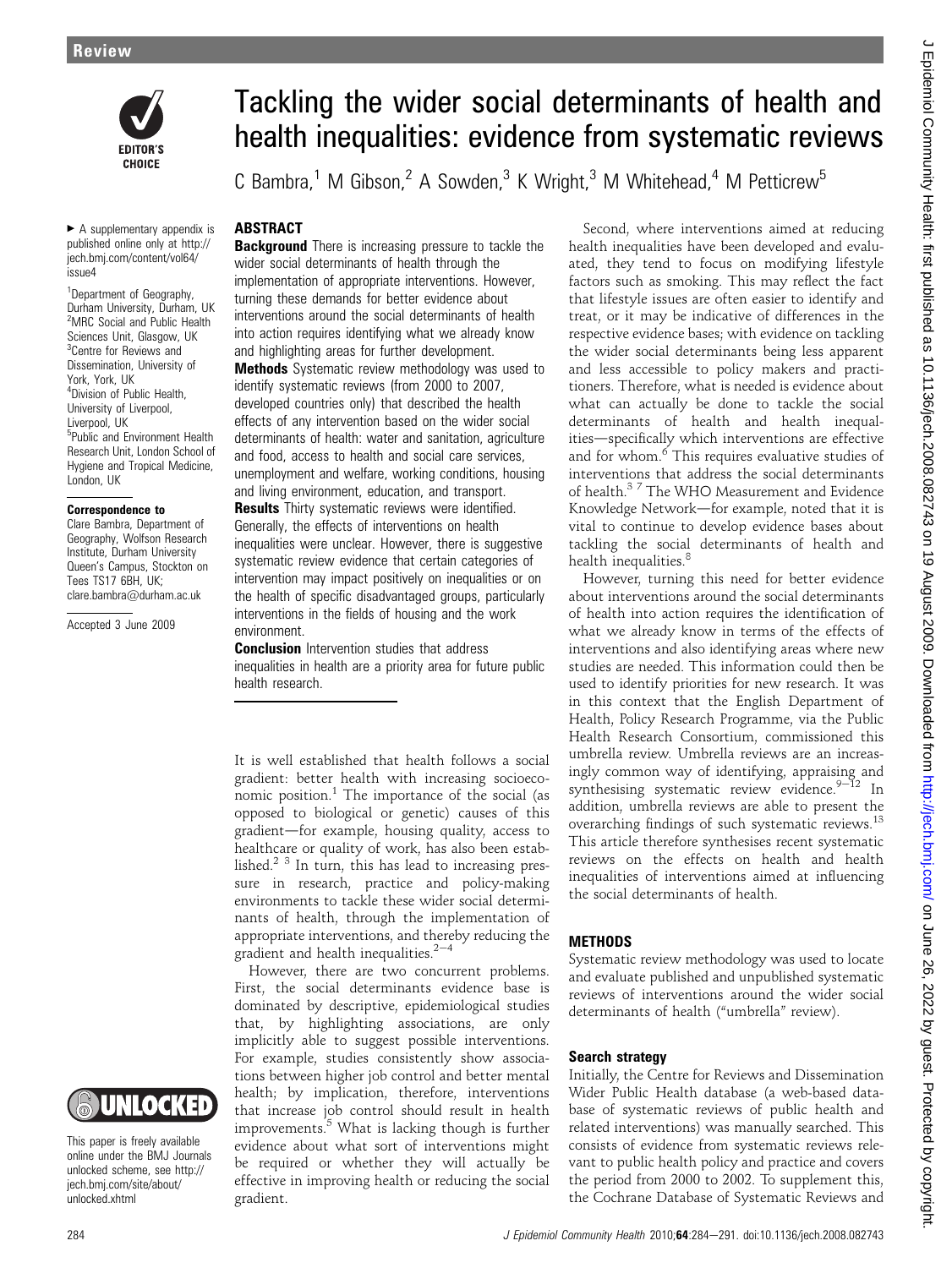the Database of Abstracts of Reviews of Effects (both administrative and public databases) were searched electronically, whereas the Campbell Collaboration Database and the EPPI Centre database of health promotion and public health studies were manually searched from January 2002 to April 2007. Electronic searches of the Criminal Justice Abstracts database  $(2000-2007)$  were also undertaken (as it is not covered by any of these databases of systematic reviews). Bibliographies, reference lists and relevant websites were also searched. Experts were contacted and we hand searched four leading journals (American Journal of Public Health, American Journal of Preventive Medicine, Journal of Epidemiology and Community Health, Social Science and Medicine) from January 2002 to April 2007. Full search strategy is in web appendix 1.

## Inclusion and exclusion criteria

We used the widely cited Dahlgren and Whitehead rainbow model of the main determinants of health (figure 1) as a framework to help to identify the range of social determinants upon which interventions could be based.<sup>14</sup> We concentrated on the outer two layers, which included macroeconomic, cultural and environmental conditions in the outermost layer; and living and working conditions and access to essential goods and services in the next layer, specifically water and sanitation, agriculture and food, access to health (and social care) services, unemployment (and welfare), work conditions, housing (and living environment), education and transport. We therefore excluded reviews that only examined interventions based on the inner most layers of the rainbow: individual lifestyle factors and social and community networks.

Only studies of adult participants (16+) or the general population in developed countries (North America, Europe, Australasia, Japan) were eligible for inclusion. We limited our study to adults because an Institute of Education team was conducting a concurrent umbrella review of child health outcomes.<sup>15</sup> In terms of outcomes, we were particularly interested in the impacts on inequalities in health or well-being (by socioeconomic status), although we also looked at the overall health effect. We also considered as outcomes the non-health

effects (such as employment or income) on people from a disadvantaged group with a pre-existing health condition.

Systematic reviews had to meet the two mandatory criteria of Database of Abstracts of Reviews of Effects: (1) that there is a defined review question (with definition of at least two of, the interventions, participants, outcomes or study designs) and (2) that the search strategy included at last one named database, in conjunction with either reference checking, hand-searching, citation searching or contact with authors in the field.

#### Data extraction

Two reviewers (CB/MG) independently screened all titles and abstracts identified from the literature search for relevance  $(n=1694)$ . Full paper manuscripts of any titles/abstracts that were considered relevant by either reviewer were obtained  $(n=84)$  and independently assessed for inclusion. Any discrepancies were resolved by consensus and, if necessary, a third reviewer (MP) was consulted. Only studies meeting all the inclusion criteria were data extracted  $(n=30)$ .

## RESULTS

Thirty systematic reviews of interventions were identified. These are synthesised by domain type in tables  $1-4$  and in the text below.

## Housing and living environment

There is a "housing evidence base" that goes back many decades, including early evaluation studies from the 1930s and a number of controlled trials, and more recently several randomised controlled trials.<sup>16</sup> Given this historical focus on the relationship between housing and health, it is probably not surprising that the systematic review housing evidence base is better developed than for other domains. We identified nine systematic reviews focussing on housing and health (table  $1$ )<sup>17-24</sup> two were of "social" changes (rental assistance programmes),17 18 five were of "environmental" changes to housing (eg, changes in lighting, or physical infrastructure, to reduce risk of falls, or injury)<sup>19-23</sup> and two were of wider area-based initiatives.<sup>24 25</sup>

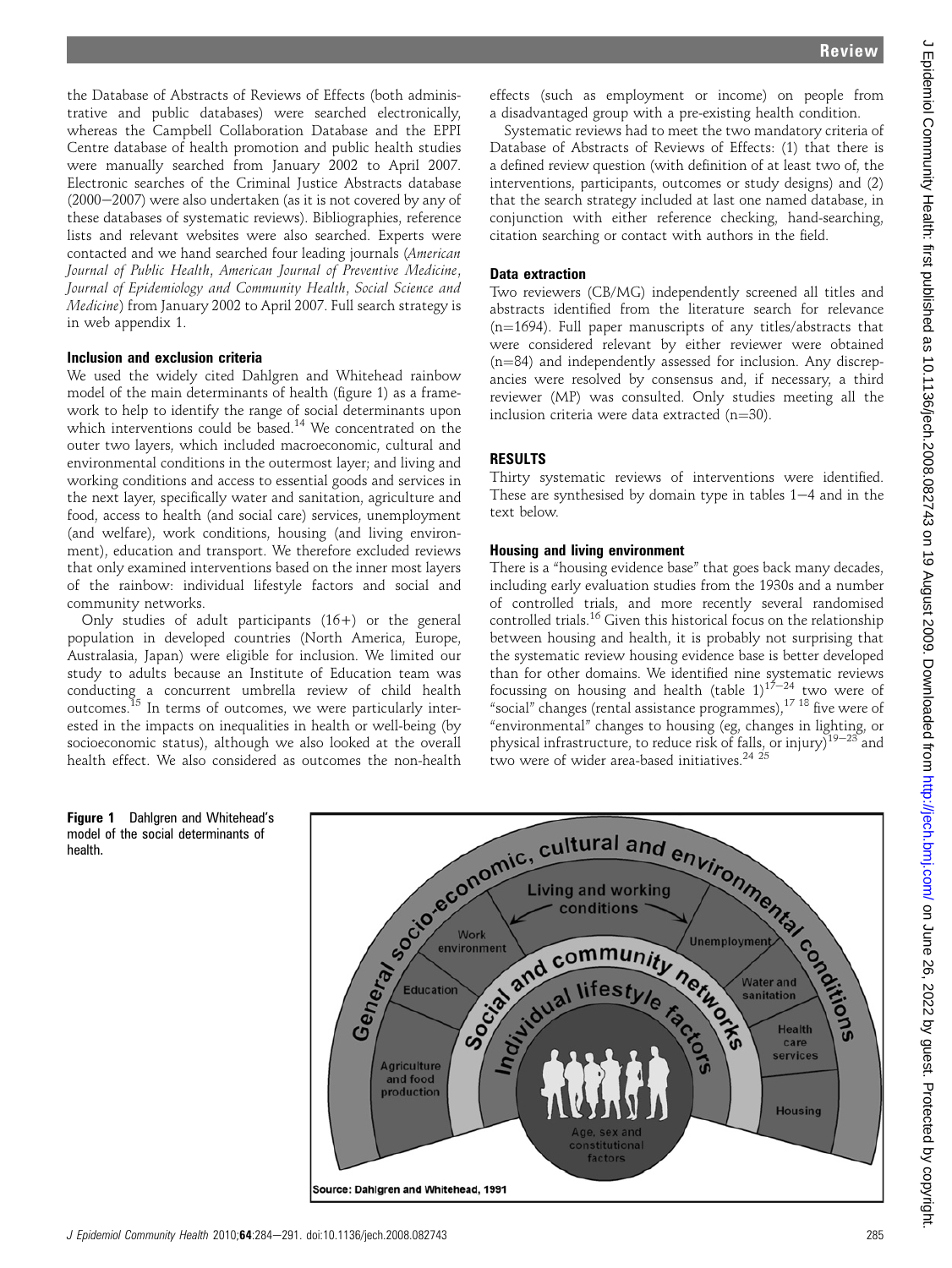| <b>Citation</b>                         | Intervention(s)                                                                                                | <b>Summary of results</b>                                                                                                                                                                                                   |
|-----------------------------------------|----------------------------------------------------------------------------------------------------------------|-----------------------------------------------------------------------------------------------------------------------------------------------------------------------------------------------------------------------------|
| Anderson et al <sup>17</sup>            | "Social" changes (rent assistance so that low-income families can<br>choose where to live, eg, public/private) | Improvements in self-reported health status such as a decrease in<br>depression; improvements in social outcomes including<br>neighbourhood safety and social disorder.                                                     |
| Acevedo-Garcia et al 2004 <sup>18</sup> | "Social" changes (rent assistance so that low income families can<br>choose where to live, eg, public/private) | Improvements reported in terms of overall health, distress and<br>anxiety, depression, problem drinking, substance abuse and<br>exposure to violence.                                                                       |
| Chang et $al19$                         | "Environmental" changes (changes in the housing infrastructure to<br>reduce risk of falls)                     | NS reduction in "at least one fall" (adjusted risk ratio of 0.90 0.77 to<br>1.05). NS reduction in monthly rate of falling (adjusted incidence<br>rate ratio 0.85 0.65 to 1.11).                                            |
| McClure et $al^{20}$                    | "Environmental" changes (changes in the housing infrastructure to<br>reduce risk of falls)                     | Significant decreases in some types of fall-related injuries (relative<br>reduction in fall related injuries ranging from 6% to 33%).                                                                                       |
| Nilsen <sup>21</sup>                    | "Environmental" changes (changes in the housing infrastructure to<br>reduce injuries)                          | Two studies reported decreases in certain injuries but most of the<br>studies found no decline in rates of any kind of injury.                                                                                              |
| Thomson et $al^{22}$                    | "Environmental" changes (rehousing, renovation, updating)                                                      | Mixed effects on self-reported mental and/or physical health with<br>some studies reporting small improvements and others small<br>negative effects. Improvements found in social outcomes such as<br>perceptions of crime. |
| Saegert et al <sup>23</sup>             | "Environmental" changes (rehousing, renovation, updating)                                                      | 49/72 studies reported a significant improvement in health.                                                                                                                                                                 |
| Thomson et $al^{25}$                    | Area-based urban regeneration                                                                                  | Impact of interventions was highly variable with some studies<br>reporting improvements (in mortality), whereas others found<br>deteriorations (in self-reported health).                                                   |
| Hahn et $al^{24}$                       | Area-based firearms restrictions                                                                               | Findings were inconsistent with some studies reporting reductions<br>in homicides and suicides, whereas others reported increases.                                                                                          |

Table 1 Summary details of housing and community reviews

NS, non-significant.

Reviews of rental assistance (eg, use of rent subsidies to create mixed-income or desegregated housing in poorer US neighbourhoods) suggested that interventions to promote mixed housing may result in increases in perceived neighbourhood safety, perhaps because exposure to crimes against person and property is reduced, along with neighbourhood social disorder. There is tentative systematic review evidence that such housing mobility policies (at least in the USA) do improve health and health behaviours, but the effects are small. Research on the mechanisms is lacking and therefore required. General housing improvement is also associated with positive change in social outcomes, including reductions in fear of crime and improvements in social participation. These interventions ranged from home visits, risk assessments and removal of hazards to reduce the risk of injury, to physical changes to housing structure such as insulation, furniture and more general housing policies.

Although two reviews considered the effects on inequalities, $^{22}$   $^{25}$ none of the primary studies differentiated their results by socioeconomic status.

#### Work environment

There has been a recent shift in focus, from work as a source of occupational diseases to the wider impacts of work on health and well-being.<sup>5</sup> This is reflected in the seven systematic reviews we located. $26\overline{32}$  They focussed on four types of intervention (table 2): increased employee control (via participatory "health circle" staff meetings to discuss ways to improve the work environment, more generic staff participation at work or task<br>restructuring),  $26-28$  changing the organisation of shift work (less nights, shorter shift lengths, etc, or the compressed working week), $2930$  privatisation<sup>31</sup> and the health and safety regulations.<sup>32</sup>

| <b>Table 2</b> Summary details of work environment reviews |
|------------------------------------------------------------|
|------------------------------------------------------------|

| <b>Citation</b>                   | Intervention(s)                                                                                           | <b>Summary of results</b>                                                                                                                                                                                                                        |
|-----------------------------------|-----------------------------------------------------------------------------------------------------------|--------------------------------------------------------------------------------------------------------------------------------------------------------------------------------------------------------------------------------------------------|
| Aust and Ducki <sup>26</sup>      | Dusseldorf health circles-staff discussion groups on improving<br>working conditions                      | Mixed results: sickness absence increased in the controlled study,<br>whereas it decreased in the four uncontrolled studies. One study<br>reported improvements in some psychosocial outcomes such as<br>relationships with colleagues.          |
| Egan et $al27$                    | Organisational-level work reorganisation: participatory committees,<br>control over hours of work         | Participatory committee interventions that increased employee<br>control had a consistent and positive impact on self-reported<br>health.                                                                                                        |
| Bambra et al <sup>28</sup>        | Task structure work reorganisation: task variety, team working,<br>autonomous groups                      | Task structure interventions did not generally alter levels of<br>employee control. However, where job control decreased (and<br>psychosocial demands increased), self-reported mental (and<br>sometimes physical) health appeared to get worse. |
| Bambra et al <sup>29</sup>        | Changing from an 8-h, 5-day week to a compressed working week<br>of a 12 h/10 h, 4-day week.              | Health effects were inconclusive, although there was seldom<br>a detrimental effect. Work-life balance was often improved.                                                                                                                       |
| Bambra et al <sup>30</sup>        | Changes to the organization of shift work schedules                                                       | Switching from slow to fast shift rotation; changing from backward<br>to forward shift rotation; and the self-scheduling of shifts were<br>found to benefit health and work-life balance.                                                        |
| Egan et $a^{31}$                  | Privatisation of public utilities and industries                                                          | Higher-quality studies suggested that job insecurity and<br>unemployment resulting from privatisation impacted adversely on<br>mental health and on some physical health outcomes.                                                               |
| Rivara and Thompson <sup>32</sup> | Legal regulations (increased safety regulations) to prevent falls<br>from height in construction industry | Increased regulation, when enforced with inspections, might be<br>associated with a decrease in fall injury rates.                                                                                                                               |

 $\epsilon$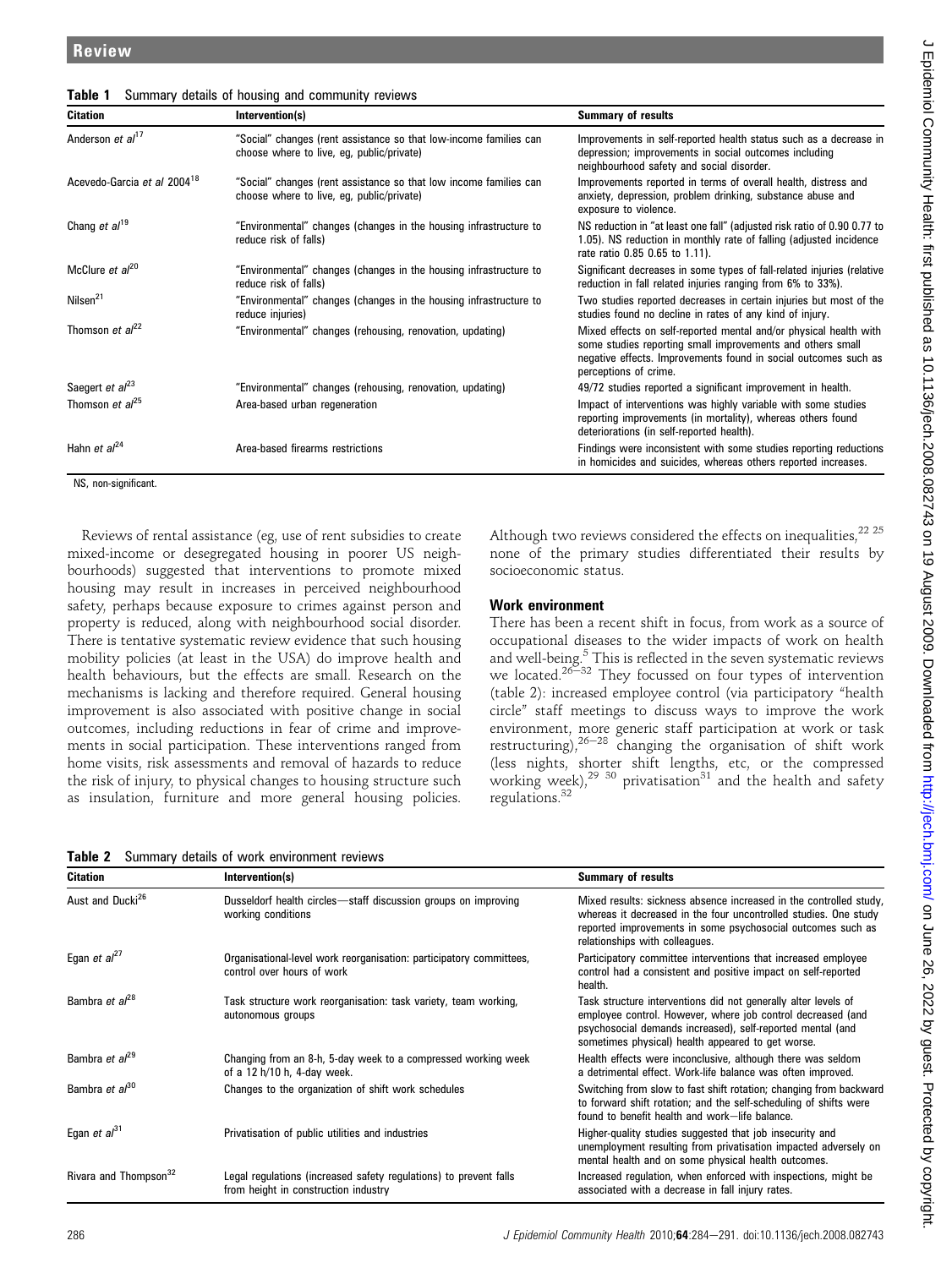Citation **Intervention(s)** Citation Summary of results **Transport** Bunn et  $a^{35}$  Area-wide traffic calming schemes (creation of one ways, speed humps, etc) Intervention has potential to reduce traffic injuries and deaths: road user deaths (pooled RR 0.63, 0.14 to 2.59) and injuries (pooled RR 0.89, 0.8 to 1.00) decreased. Egan et  $a^{j36}$  New road building (major urban roads, bypasses, major connecting roads) Little evidence that major new urban roads reduce injury incidence. Bypasses do appear to reduce injury accidents on main routes, but this may be achieved at the cost of displacing accidents to secondary routes. Ogilvie et  $a^{34}$  Population-level interventions to promote shift from using cars to walking and cycling (engineering measures; financial incentives; providing alternative services) Mixed evidence of effects of engineering interventions but financial incentives and providing alternative services had some success in changing journey type. Absence of evidence rather than evidence of no effect. Shults et  $a^{33}$  MLDA laws and BAC laws **Decreasing the MLDA** increased road injuries (effect range  $-2\%$  to 38%), whereas increasing the MLDA decreased road injuries (effect range  $-33\%$  to  $-6\%$ ). Decreased BAC led to decreases in vehicle crashes. Pilkington and Kinra<sup>37</sup> Fixed or mobile speed cameras All studies reported a reduction in road traffic collisions and casualties, with the reduction in the vicinity of the camera ranging from 5% to 69% for collisions, 12 to 65% for injuries and 17% to 71% for deaths. Access to health and social care services Anderson et  $a^{38}$  Cultural access—"culturally competent healthcare" (language and culture training for health professionals, use of interpreters, etc) No evidence on health outcomes found, however, healthcare use and access increased. Lewin et  $a^{39}$  Cultural access—lay health worker interventions (intended to promote health, manage illness or support people) delivered in primary and community healthcare settings In comparison with usual care, promising benefits were shown for promoting the uptake of immunisation in both children and adults (pooled estimate RR 1.30, 1.14:1.48). May also be effective in promoting the uptake of breastfeeding (pooled estimate  $RR=1.05$ , CI 0.99 to 1.12). Pignone et  $a^{40}$  Cultural access—health education materials for patients with low literacy Mixed effects on health, difficult to draw conclusions due to diversity of outcomes, interventions and quality of studies. Gruen et al<sup>41</sup> Improving geographic access—specialist outreach clinics in primary care or rural hospital settings Specialist outreach appears to improve access to primary care and self-reported health (eg, a decrease in disease symptoms in the intervention group (pooled RR 0.63, CI 0.52 to 0.77)).

Table 3 Summary details of transport and access to health and social care services reviews

BAC, blood alcohol concentration; MLDA, minimum legal drinking age.

Overall, interventions to improve employee control (three reviews)<sup>26–28</sup> found consistently positive health effects when job control was actually increased $^{27}$  (and negative effects when job control decreased).<sup>28</sup> The two reviews of changes to shift work29 30 identified some interventions (such as increased control over shift times) that had positive impacts on selfreported (particularly mental) health.<sup>30</sup> Conversely, the privatisation review suggested that job insecurity and unemployment resulting from privatisation impacted adversely on mental

health. $31$  The single review of increased health and safety legislation in the construction industry found a decrease in fallrelated injuries after the intervention.<sup>32</sup>

Five of the reviews explicitly looked for evidence of effects on health inequalities and three included studies that reported differences by socioeconomic status (occupation).<sup>27 28 31</sup> In one review of participatory interventions,  $27$  one uncontrolled study found improvements in terms of mental health outcomes among manual workers but not managers or clerical employees. In

|  |  | Table 4 Summary details of unemployment and welfare, agriculture and food, and water and sanitation reviews |  |  |  |  |  |
|--|--|-------------------------------------------------------------------------------------------------------------|--|--|--|--|--|
|--|--|-------------------------------------------------------------------------------------------------------------|--|--|--|--|--|

| <b>Citation</b>                  | Intervention(s)                                                                                                                                                    | <b>Summary of results</b>                                                                                                                                                                                                                |
|----------------------------------|--------------------------------------------------------------------------------------------------------------------------------------------------------------------|------------------------------------------------------------------------------------------------------------------------------------------------------------------------------------------------------------------------------------------|
| Unemployment and welfare         |                                                                                                                                                                    |                                                                                                                                                                                                                                          |
| Adams <i>et al</i> <sup>45</sup> | Professional welfare rights advice in healthcare settings (welfare<br>benefit maximisation)                                                                        | Little evidence that the advice leads to measurable health and<br>social benefits, although some studies reported improvements in<br>self-reported mental health. Absence of evidence rather than<br>evidence of no effect.              |
| Crowther et al <sup>43</sup>     | Supported employment or prevocational training to help people<br>with severe mental illness get into employment                                                    | No significant impact on employment outcomes in comparison to<br>standard care. Some evidence that supported employment more<br>effective than prevocational training.                                                                   |
| Bambra et al <sup>44</sup>       | Welfare to work interventions aimed at people out of work due to<br>a health condition or disability                                                               | Evidence of positive employment outcomes was not compelling<br>because, although positive outcomes ranged from 11% to 50%,<br>controls were rarely used, so there is possible confounding effect<br>by relatively buoyant labour market. |
| Agriculture and food             |                                                                                                                                                                    |                                                                                                                                                                                                                                          |
| Wall <sup>47</sup>               | Monetary incentives, including price decreases on low-fat snacks in<br>vending machines, farmers' market coupons for fruit and<br>vegetables, free food provision. | Positive effect s were found on weight loss, consumption of fruit<br>and vegetables, redemption of coupons and attitudes towards fruit<br>and vegetable consumption.                                                                     |
| Water and sanitation             |                                                                                                                                                                    |                                                                                                                                                                                                                                          |
| Demos et $a^{48}$                | Changes in water fluoridation levels (typical levels were 0.05 to<br>$1.5$ ppm $)$                                                                                 | Fluoridation at levels up to 1 ppm has no adverse effects on bone<br>fracture incidence, bone mineral density or bone strength.                                                                                                          |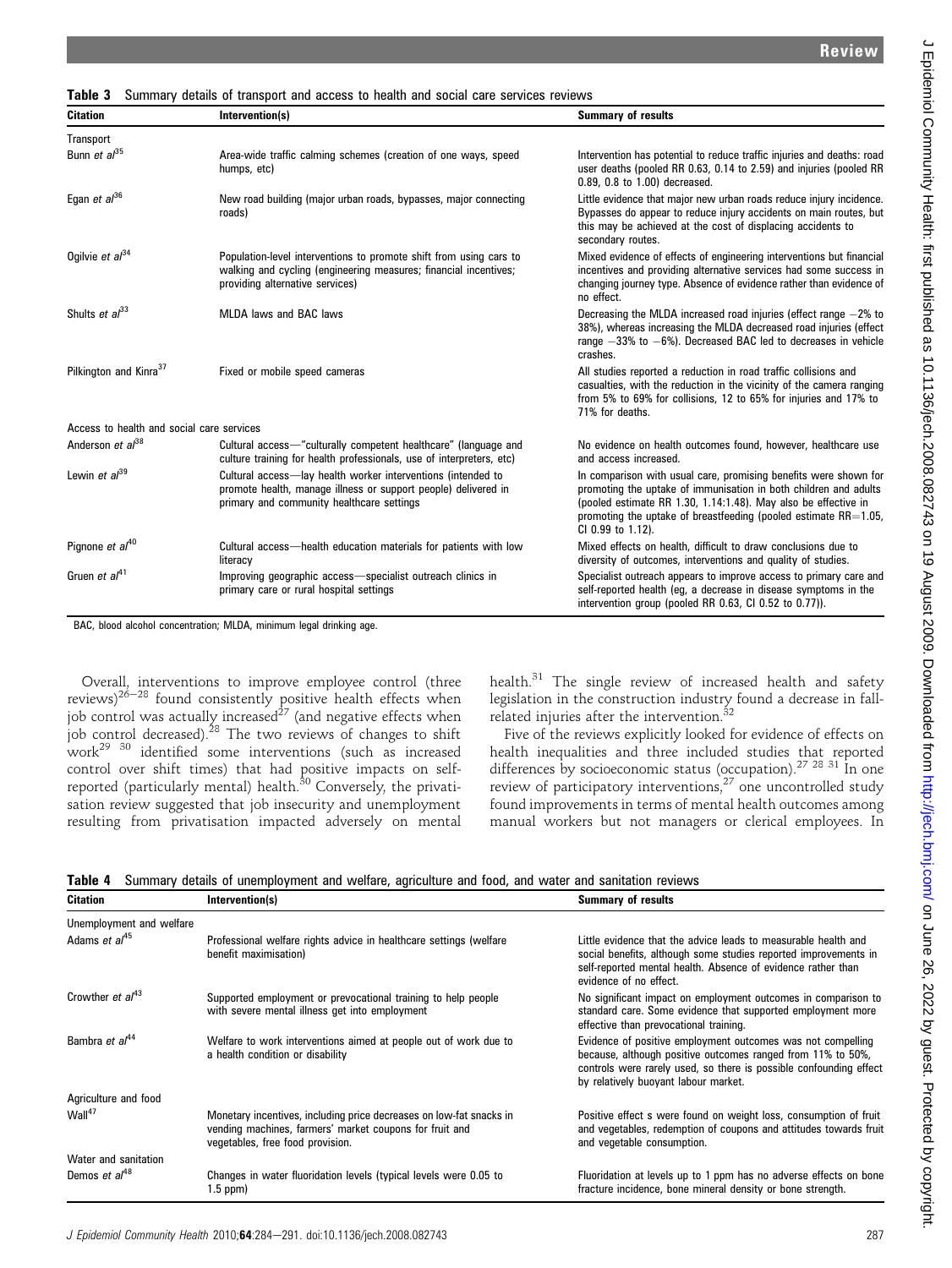another review of task restructuring, $^{28}$  an uncontrolled study found that the adverse health effects of a team working intervention were only experienced by the lowest grade of employees. The review of privatisation also identified one study that found that 8 months after privatisation, occupational stress increased only among clerical and administrative staff, and not among manual workers or managers.<sup>31</sup>

## **Transport**

Transport policies are often cited as a major influence on health and health inequalities, although it is a field where relatively few evaluative studies and reviews have been carried out (at least, ones measuring health outcomes). We located five reviews addressing transport issues (table 3).  $33-37$  Each dealt with a different type of intervention: promoting modal shift from driving to walking and cycling; impacts of new roads; reductions in permissible alcohol when driving, area-wide traffic calming and speed cameras. Despite the differences in intervention type, four of the five reviews included outcomes related to road injuries. $33335 - 37$ 

In relation to road injury outcomes, the review of legislative interventions to curb alcohol-impaired driving<sup>33</sup> found strong evidence to support the reduction of fatal and non-fatal crashes, as did the reviews of traffic calming interventions<sup>35</sup> and speed cameras.<sup>37</sup> Evidence for the impact of new of road building on injuries<sup>36</sup> was less conclusive because whereas out-of-town bypasses delivered reductions in injuries, major new roads did not. There was very limited evidence available on the health effects of interventions aiming to encourage modal transport shift from driving to walking and cycling.<sup>34</sup> None of the reviews presented any information relating to impacts on health inequalities.

## Health and social care services

Access to effective healthcare is another determinant of population health. Several different types of access are relevant to the wider social determinants of health, particularly geographic, economic and cultural access. We identified four reviews in the Organisation for Economic Co-operation and Development (OECD) countries (table 3), three of which focused on interventions to improve cultural access (acceptability and appro-<br>priateness of services)<sup>38–40</sup> and one<sup>41</sup> on improving geographic access (location and physical availability of health services) in rural areas. No reviews of economic access (affordability of services) were identified relating to high-income countries.

Overall, the evidence evaluating interventions to promote culturally relevant healthcare was generally inconclusive. For example, although positive effects were found for lay health workers in promoting immunisation uptake, there was insufficient evidence to support the use of lay health workers in other contexts.39 Rural outreach interventions improved geographic access to care and self-reported health.<sup>41</sup> The reviews all focused on interventions intended to improve access for disadvantaged groups (low-income and minority populations) and there was some evidence that the interventions were effective-for example, ethnic minority patient satisfaction with healthcare services increased after the cultural training intervention.<sup>38</sup> However, none of the reviews reported whether impacts of interventions differed for different groups in the population studied.

# Unemployment and welfare

There is considerable observational evidence on the linkages between unemployment and health, which suggests that ill health can be both a cause and a consequence of unemployment

(the latter being the so-called direct health selection hypothesis).<sup>42</sup> Two of the three reviews we located in this domain were of interventions that aimed to assist those who were prevented from entering the labour market by ill health-for example, through supported employment, providing skills and training, and other mechanisms.<sup>43 44</sup> The other review evaluated interventions to increase the uptake of welfare entitlements.<sup>45</sup> Details of the reviews are presented in table 4.

One review found that although supported employment delivered more positive employment outcomes than prevocational training, there was no significant improvement in comparison with standard care.<sup>43</sup> Furthermore, there was little evidence of any impact on health. Similarly, the review<sup>44</sup> of welfare to work found some evidence of positive employment effects, although it was not clear to what extent this was due to the influence of contextual confounding factors. This review contained no information on health outcomes. The review of welfare rights interventions<sup>45</sup> indicated that there were clear financial effects with a mean gain in income of £1026 per client in the year after the intervention (2004). However, the effects on health outcomes were limited to short-term improvements in mental health. None of the reviews specifically examined differential impacts across socioeconomic groups, although importantly all interventions were targeted at disadvantaged groups.

# Agriculture and food

Agricultural policies affect the quality, quantity, price and availability of food, all of which are important for public health.<sup>46</sup> Whereas overall increases in life expectancy may be partly attributed to better nutrition, increases in the prevalence of obesity in many countries point to the contribution food policies also make to overnutrition. Agriculture and food policies and interventions may therefore provide some of the mechanisms for addressing diet-related health inequalities. However, only one review was identified (table 4). $47$  This focussed on monetary incentives (including price decreases) on low-fat snacks, coupons for farmers' markets, financial rewards and free food provision. All four RCTs included in the review found a positive effect of incentives on the outcomes measured: weight loss, consumption of fruit and vegetables, redemption of coupons and attitudes towards fruit and vegetable consumption. None of the studies differentiated their results by socioeconomic position and none of the reviews focussed on disadvantaged groups.

## Water and sanitation

There are many aspects of water and sanitation likely to impact on population health. Aside from the direct effects of pollution and contamination, other aspects of water management, including abstraction, water metering and the provision of flood defences, may all have potential public health implications. However, there are few available systematic reviews reporting health outcomes and only one that met our inclusion criteria (table 4).<sup>48</sup> It focussed on changes in levels of water fluoridation and did not report on the effects on health inequalities. The authors concluded that fluoridation at levels up to 1 ppm had no adverse effects on bone fracture incidence, bone mineral density or bone strength in developed countries.

# Education

There is undoubtedly a strong case for highlighting education as a major determinant of health and health inequalities—not least though its interaction with other determinants. For example,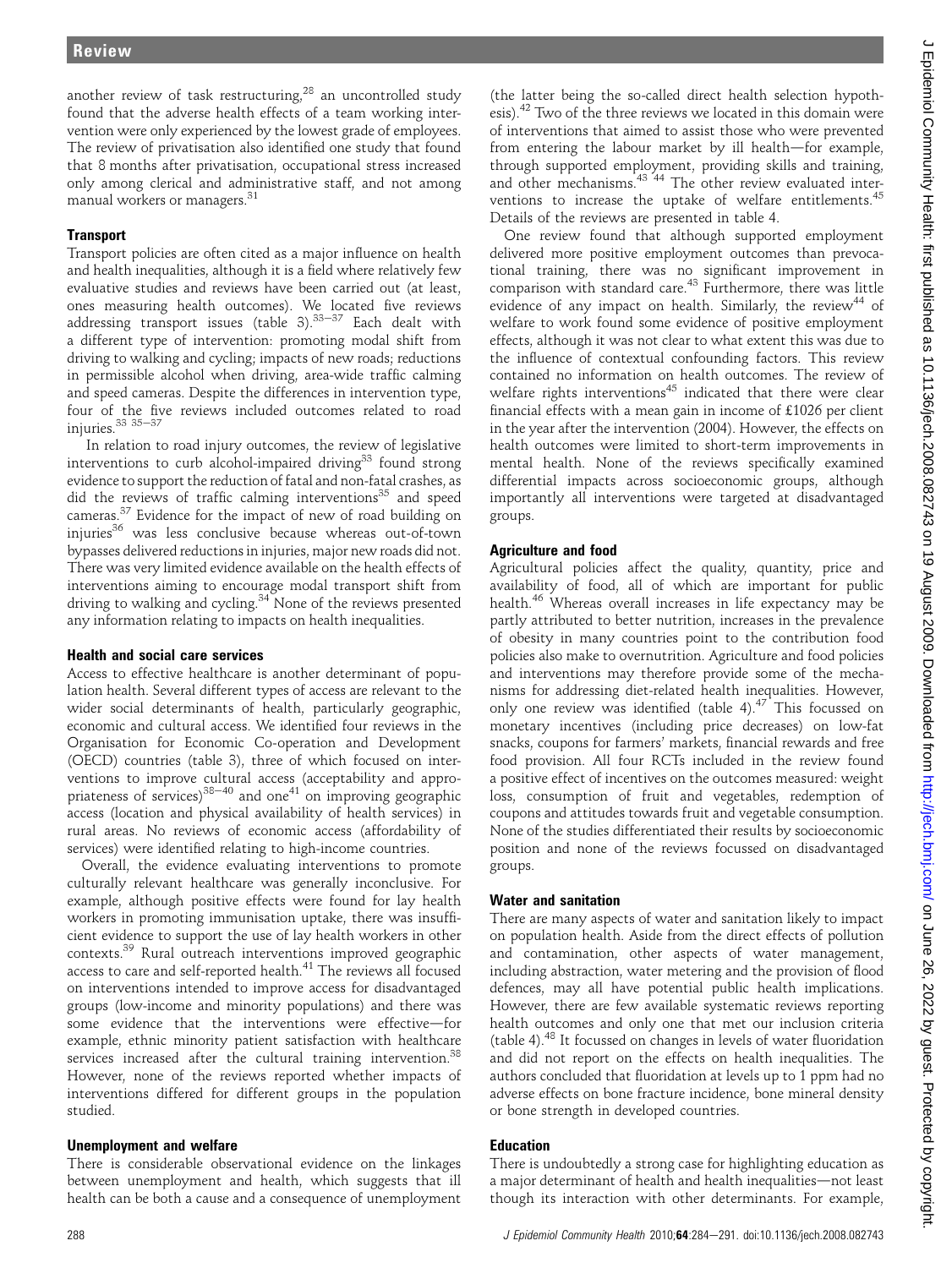"Education has traditionally been an important route out of poverty for disadvantaged groups in many countries. Generally, qualifications improve people's chances of getting a job and of having better pay prospects and the resulting increase in standard of living. This in turn improves opportunities to obtain the prerequisites for health-nutritious food, safe housing, a good working environment and social participation." <sup>14</sup> However, perhaps surprisingly, we found no systematic reviews of the health effects of adult education interventions in OECD countries published in the current decade. It should be noted that person-based health education interventions aimed at social determinants in the two inner most layers of the "rainbow" were excluded from this review.

#### **DISCUSSION**

This project aimed to identify the "state of the systematic review evidence base" in the current decade in developed countries, addressing the effects on health and health inequalities of interventions targeting the social determinants of health, as well as identifying fruitful areas for future research. The study therefore does what it aims to do, but this is of necessity a very limited answer to the problem of what works in terms of tackling health inequalities as, disappointingly, very few relevant reviews have been conducted. It has already been demonstrated elsewhere that the public health evidence base is sparsely populated,<sup>49</sup> and this is particularly true in terms of evaluations of interventions addressing the social determinants of health, especially in relation to health inequalities. Evidence on the differential impacts of interventions by socioeconomic position is largely absent (only 3 of 30 reviews presented results for specified population subgroups), although this is likely to reflect the state of the primary study evidence base rather than that of the systematic reviews. $^{22}$   $^{25}$   $^{29}$   $^{30}$   $^{34}$  What we do have however is suggestive evidence that certain categories of intervention may impact positively on inequalities or on the health of specific disadvantaged groups, particularly interventions in the fields of housing and the work environment.

In the reviews of work environment interventions-for example (such as changes to the organisation of work and privatisation), there is evidence that the effects of change are experienced differently by different levels of employee and that health outcomes differed accordingly. This suggests—as noted by Marmot and others<sup>50</sup>—that the workplace may indeed be an important setting in which inequalities may be addressed. Similarly, there is suggestive evidence that housing change may positively affect physical and mental health, but the actual effects may be small.

In the case of transport, the strongest evidence derives from studies of injury prevention, but the wider health impacts of transport policies on inequalities remain to be elucidated further. Given the importance of access to healthcare in potentially helping to reduce health inequalities, it was notable that there is still only limited evidence of effects on health and no direct evidence of impacts on inequalities in health. Similarly, the systematic review evidence base in regards to the other social determinant domains is very limited particularly in terms of the effects of interventions on health inequalities, and in the case of the unemployment and welfare domain on general health, too.

We found no reviews on interventions relating to macroeconomic, cultural and environmental conditions (the outermost layer of the rainbow-figure 1). These conditions influence the standard of living achieved by different sections of the population, the prevailing level of income inequality, unemployment, job security and so on. Interventions within this category would therefore be aimed at altering the macroeconomic or cultural environment to reduce poverty and the wider adverse effects of inequality on society, including measures to ensure legal and human rights, "healthier" macroeconomic and labour market policies, the encouragement of cultural values promoting equal opportunities and environmental hazard control (including upholding international obligations and treaties in this field).<sup>51</sup> This gap may be as a result of our focus on intervention studies and it may well be that the evidence base therefore needs to be widened to include reviews of comparative (non-intervention) studies such as those conducted within social epidemiology (such as that by Lynch et  $a l^{52}$  on the association between income inequality and population health).

Clearly, education is the starkest example of an area in which there can be further development. The reviews that do exist either date from pre-2000 or relate to developing countries. We located no reviews relating to education and adult health outcomes published in this current decade concerning the situation in the high-income countries of the OECD. There are therefore unanswered questions, ripe for review, concerning the relationships between levels of education in a society and/or the nature of educational systems and health outcomes, and how these health outcomes differ by socioeconomic position.

Similarly, it was particularly difficult to identify appropriate reviews in the domain of "access to health and social care" as a social determinant of health. Despite extensive and rigorous searching, we only identified four systematic reviews that met our inclusion criteria. Moreover, the studies in the reviews do not represent the full range or intensity of potential intervention types in this domain. There is—for example, a clear need for reviews of the effects of nationwide changes in health systems to improve geographic, economic or cultural access for the population as a whole and for groups in greater need in particular.

In terms of the unemployment and welfare domain, there are still areas in need of further research, particularly in terms of the effects on health of welfare to work policies (eg, for lone parents, for the long-term unemployed, for young people), as well as the effects of interventions designed to prevent ill health among people out of work. Similarly, in the transport domain, the effects of policies to promote healthy transport (such as policies to promote walking) require further research.<sup>53</sup> More studies are needed in terms of food policies (eg, the effects of the EU Common Agricultural Policy on food pricing and consumption); and in relation to water and sanitation interventions, the effects of water metering, which has been suggested may to lead to poorer families economising on water to the detriment of child health, is an important gap in the systematic review evidence.

#### Limitations

The main challenge was simply that there were too few systematic reviews conducted. It was also a challenge to locate the relevant systematic reviews that had been conducted. Searching for studies on the social determinants of health and/or health inequalities is difficult and time-consuming, and the searches can often suffer from a lack of sensitivity and a lack of specificity.<sup>54 55</sup> However, to ensure the searches were as extensive as possible, our search strategies were piloted and revised. Furthermore, the searches were conducted by experienced specialist staff at the York Centre for Reviews and Dissemination. In addition, leading public health journals were hand searched and review authors were contacted. Despite this, as for any review of complex and difficult-to-define social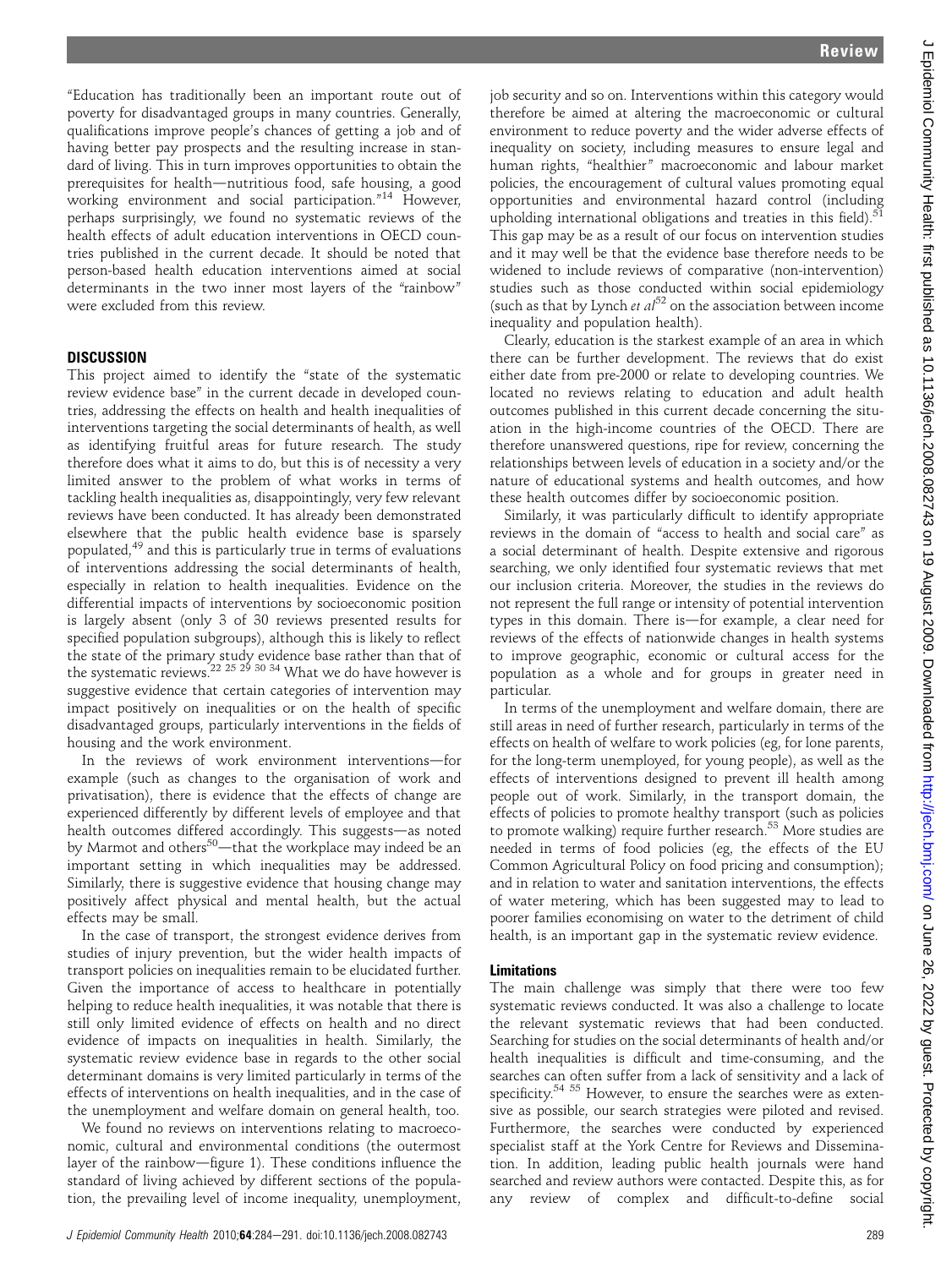interventions, it is not possible to be sure that all reviews have been located.<sup>55</sup> However, there is confidence that the gaps identified, although perhaps surprising, are real. Another important issue to consider with umbrella reviews is the risk of study overlap between the included systematic reviews. However, in keeping with previous public health policy umbrella reviews,  $9$  we found very little overlap—for example, in the work environment domain, there were no common studies. A more general limitation of public policy research is also relevant as a lot of the studies included in this umbrella review are from the USA, and there is evidence that the contextual determinants of health act differently in the USA than in Europe due in part to the different welfare systems in place.<sup>56</sup> The findings of the USA studies may not therefore be easily transferrable to the European policy context.

## CONCLUSION

It appears, then, that not only is the public health systematic review evidence base weak in terms of how to tackle the social determinants, but that there are specific areas that appear especially sparsely populated. These are sector-wide policies in education, the health system, food and agriculture, and more generally on the influence of macro-level policies on health inequalities. Although it is now a given that the effects of any interventions on inequalities should be assessed, the systematic review evidence base does not yet allow us to say with any confidence what the effects of interventions on reducing health inequalities are because differential impacts by socioeconomic position are rarely assessed. Nonetheless, one of the positive messages from this umbrella review is that there is a growing

## What is already known on this topic

- $\blacktriangleright$  The importance of the social determinants of health inequalities is well established.
- $\blacktriangleright$  Therefore, there is increasing pressure to tackle these wider social determinants of health, through the implementation of appropriate interventions.
- $\blacktriangleright$  However, there is a lack of evidence about what can actually be done to tackle the social determinants of health and health inequalities.

# What this study adds

- $\blacktriangleright$  This study synthesises recent systematic reviews on the effects on health and health inequalities of interventions aimed at influencing the social determinants of health.
- $\blacktriangleright$  It thereby identifies what we already know in terms of the effects of interventions on health and health inequalities, and also where further work needs to be done.
- $\blacktriangleright$  Evidence on the differential impacts of interventions by socioeconomic position is largely absent in the systematic review evidence base, although there is suggestive evidence that certain categories of intervention may impact positively on inequalities or on the health of specific disadvantaged groups, in particular, interventions in the fields of housing and the work environment.

systematic review evidence base around housing and regeneration and a significant evidence base on the work environment suggesting that this is indeed a sector with significant responsibility for improving health and reducing inequalities. Given the few intervention studies that address inequalities, it is particularly important to assemble evidence on the mechanisms by which policies may affect health; this will help identify points at which to intervene and will provide a framework for the development of new research. $5^1$  For example, the results of systematic reviews that have evaluated the effects of interventions on the determinants of health (but which do not have health as an outcome) could also be examined and their findings extrapolated to tackling health inequalities. This is consistent with the WHO Commission on Social Determinants and the Measurement and Evidence Knowledge Network advice that as evidence comes in many shapes and forms, there is a need to get smarter about synthesising and appraising that evidence.<sup>8</sup>

**Funding** The work was supported by the Public Health Research Consortium. The Public Health Research Consortium is funded by the English Department of Health Policy Research Programme. The views expressed in the publication are those of the authors and not necessarily those of the DH. Information about the wider programme of the PHRC is available from www.york.ac.uk/phrc. The funders had no involvement in the study design, execution or write-up. Other funders: Department of Health.

#### Competing interests None.

**Contributors** CB participated in the design of the study, collected, analysed and synthesised the data; led the writing of the article; and is a guarantor. MG assisted with data collection, analysis and synthesis and contributed to the writing of the article. AS participated in the design of the study, assisted in analysis and synthesis and contributed to the writing of the article. KW participated in data collection and contributed to the writing of the article. MW assisted in analysis and synthesis and contributed to the writing of the article. MP participated in the design of the study, assisted in analysis and synthesis and contributed to the writing of the article. All the named authors approved the final version.

**Provenance and peer review** Not commissioned; externally peer reviewed.

## REFERENCES

- 1. Graham H. Unequal lives: health and socioeconomic inequalities. Maidenhead: Open University Press, 2007.
- Acheson D. Independent inquiry into inequalities in health (the Acheson Report). London: HMSO, 1998.
- 3. **Commission on Social Determinants of Health.** Closing the gap in a generation: health equity through action on the social determinants of health. Geneva: World Health Organization, 2008.
- 4. **Wanless D.** Securing good health for the whole population: Final report. London: HM Treasury, 2004.
- 5. **Marmot M,** Siegrist J, Theorell T, et al. Health and the psychosocial environment at work. In: Marmot M, Wilkinson R, eds. The social determinants of health. New York: Oxford University Press, 1999.
- 6. Barreto ML, Garcia AM, Bobak M, et al. JECH: new editorial directions. J Epidemiol Community Health  $2009;61:1-2$ .
- 7. Marmot M. Fair Society, Healthy Lives: The Marmot Review. London: University College London, 2010.
- 8. World Health Organisation. Measurement and evidence knowledge network. 2008. http://www.who.int/social\_determinants/knowledge\_networks/measurement/ en/index.html (accessed Jan 2008).
- 9. **Main C,** Thomas S, Ogilvie D, et al. Populaiton tobacco control interventions and their effects on social inequalities in smoking: placing an equity lens on existing systematic reviews. BMC Public Health 2008:8:178.
- **Bialy L,** Smith M, Bourke T, et al. The Cochrane Library and bronchiolitis: an umbrella review. Evid Base Child Health 2006;1:939-47.
- 11. **Morrison D,** Petticrew M, Thomson H. What are the most effective ways of improving population health through transport interventions? Evidence from systematic reviews J Epidemiol Community Health 2003;57:327-33.
- 12. **Egan M,** Tannahill C, Petticrew M, et al. Psychosocial risk factors in home and community settings and their associations with population health and health inequalities: a systematic meta-review. BMC Public Health 2008;8:239.
- 13. Higgins J, Green S, eds. Cochrane handbook for sytematic reviews of interventions. Chichester: Wiley-Blackwell, 2008.
- 14. **Dahlgren G,** Whitehead M. European strategies for tackling social inequities in health: levelling up, Part 2. Copenhagen: WHO Regional Office for Europe, 2007.
- 15. **Oliver S,** Kavanagh J, Caird J, et al. Health promotion, inequalities and young people's health: a systematic review of research. London: London EPPI-Centre, Institute of Education, 2008.